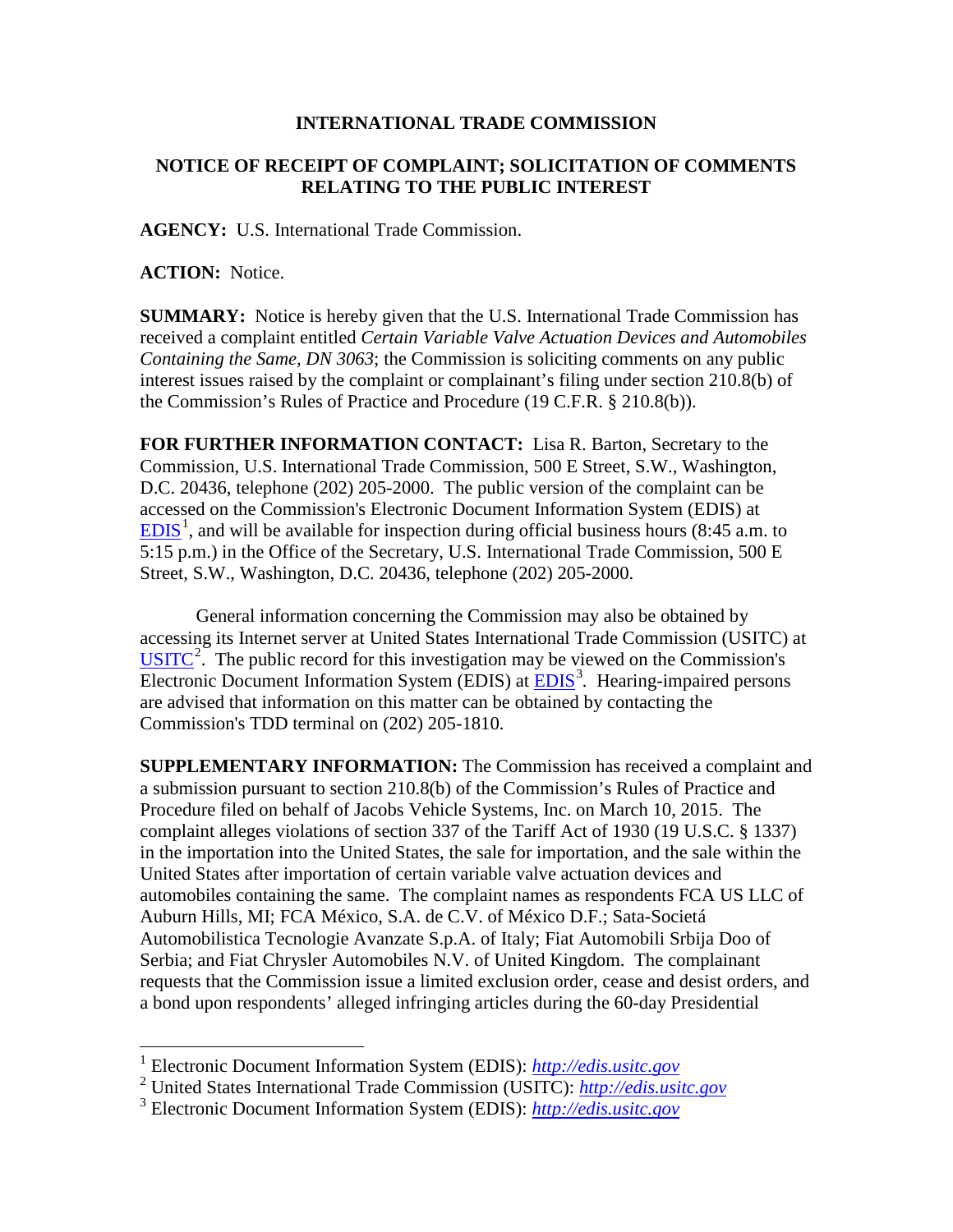review period pursuant to 19 U.S.C. § 1337(j).

Proposed respondents, other interested parties, and members of the public are invited to file comments, not to exceed five (5) pages in length, inclusive of attachments, on any public interest issues raised by the complaint or section 210.8(b) filing. Comments should address whether issuance of the relief specifically requested by the complainant in this investigation would affect the public health and welfare in the United States, competitive conditions in the United States economy, the production of like or directly competitive articles in the United States, or United States consumers.

In particular, the Commission is interested in comments that:

- (i) explain how the articles potentially subject to the requested remedial orders are used in the United States;
- (ii) identify any public health, safety, or welfare concerns in the United States relating to the requested remedial orders;
- (iii) identify like or directly competitive articles that complainant, its licensees, or third parties make in the United States which could replace the subject articles if they were to be excluded;
- (iv) indicate whether complainant, complainant's licensees, and/or third party suppliers have the capacity to replace the volume of articles potentially subject to the requested exclusion order and/or a cease and desist order within a commercially reasonable time; and
- (v) explain how the requested remedial orders would impact United States consumers.

Written submissions must be filed no later than by close of business, eight calendar days after the date of publication of this notice in the *Federal Register*. There will be further opportunities for comment on the public interest after the issuance of any final initial determination in this investigation.

Persons filing written submissions must file the original document electronically on or before the deadlines stated above and submit 8 true paper copies to the Office of the Secretary by noon the next day pursuant to section 210.4(f) of the Commission's Rules of Practice and Procedure (19 C.F.R. § 210.4(f)). Submissions should refer to the docket number ("Docket No. 3063") in a prominent place on the cover page and/or the first page. (*See* Handbook for [Electronic Filing Procedures](http://www.usitc.gov/secretary/fed_reg_notices/rules/handbook_on_electronic_filing.pdf), *Electronic Filing Procedures*<sup>[4](#page-1-0)</sup>). Persons with questions regarding filing should contact the Secretary (202-205-2000).

 $\overline{a}$ 

<span id="page-1-0"></span><sup>4</sup> Handbook for Electronic Filing Procedures:

[http://www.usitc.gov/secretary/fed\\_reg\\_notices/rules/handbook\\_on\\_electronic\\_filing.pdf](http://www.usitc.gov/secretary/fed_reg_notices/rules/handbook_on_electronic_filing.pdf)